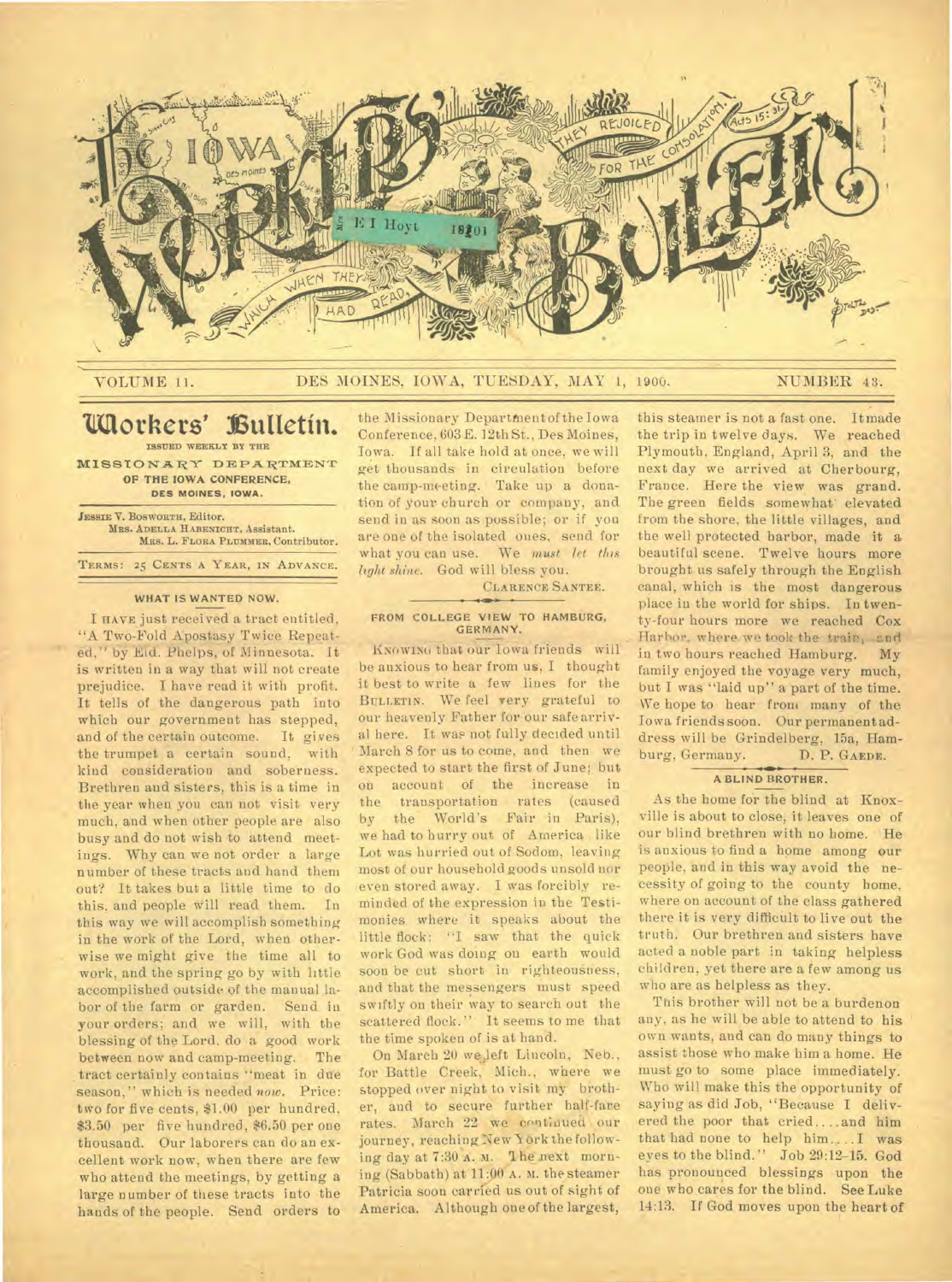some brother or sister to make a home for this blind brother, please write *at once* to S. 0. James, Knoxville. The brother's name is William Horricks. **CLARENCE SANTEE.** 

# **THE "SENTINEL" MOVED TO CHICAGO.**

IN harmony with the action of the last General Conference, the *American Sentinel* has been transferred from the Pacific Press Pub. Co. to the International Religious Liberty Association, and will be published hereafter at 324 Dearborn St., Chicago, Ill. The name of the paper has been changed to *The Sentinel of Liberty;* but the size, its general style, subscription price, etc., will remain the same as formerly. An earnest effort will be made, however, to greatly increase the efficiency of the paper. The hearty cooperation of every lover of liberty is solicited, both in making the paper what it ought to be, and in *giving* it the circulation it ought to have.

Address all business communications pertaining to the *Sentinel,* to the International Religious Liberty Association, 324 Dearborn St., Chicago, Ill. Matter designed for publication, or for the information of the editors, should be addressed, Editor *Sentinel of Liberty,* 324 Dearborn St., Chicago, Ill.

## **FIELID REPORTS.**

#### **EXIRA AND VICINITY.**

**SINCE** our District meeting, Bro. Wm. Johnson and I have labored near Exira. It has not been thought advisable to hold many meetings in any one place, on account of the busy season. Rains have hindered some in our meetings, but we think the outlook is encouraging. Those who have heard the truth are investigating, while<br>some have turned against it. Some some have turned against it. who have been professing the truth have brought a stain on the cause of God by their ungodly lives. How important for every one who professes the name of Christ, to abstain from *all appearance of evil.* 

Sabbath, April 21, was a good day for the friends of the truth living east of Exira. There are four or five families who have moved to this vicinity; and, as it was impossible for them to meet with their home church, or where they had their membership, it was suggested that a church be organized. Consequently these brethren and sisters came together to consider the matter. The Spirit of the Lord was present, and all expressed themselves as

thankful that the time had come for an organization to be effected. Four families, eight in all, united together; and others will, no doubt. join soon. Those who had formerly been members of other churches were granted letters, and officers were elected. We have confidence to believe that this church will exert a telling influence in favor of the truth. Eld. L. F. Starr had so much improved in health that he was able to be with us, aiding materially in the meeting. The church takes the name of Providence, which is the name of the schoolhouse where the meetings are held. We have held meetings in Audubon and other places as there was opportunity. We are of good courage in the Lord. E. G. **OLSEN.** 

## **BLADENSBURG.**

IT was my privilege, in company with Eld. C. A. Washburn, to visit Bladensburg, April 9-18. During that time we were very busy in the meetings, and making calls from house to house. My heart was made sad to see that Satan had gained a vantage over some, whom it seemed impossible, at the present, to renew to repentance. So after having done all that we could, the names of two were dropped from the record. May the dear Lord watch over them, and lead them once more to his side, is our prayer.

The rain hindered some, but in spite of all we had a fair attendance most of the time. We leave the brethren and sisters there in the watch care of the Lord, trusting that they may be kept from yielding to the enemy. The ordinances were celebrated on Sabbath, and the Lord came very near to bless. May these recurring seasons tend to draw us nearer together and nearer our blessed Lord. May this company be a bright and shining light to all with whom they associate.

WM. GUTHRIE.

### **CLARINDA.**

AFTER the District Conference at College View, I returned to this place, and began meetings five miles southeast of Clarinda, which were continued for two weeks, with a good attendance. After the farmers began their spring work, I could hold only four meetings a week. I spent the first part of the week visiting the people in their homes, answering questions, holding Bible readings, etc. The last of the week the attendance at the meetings is good. Some families seem very much interested. I will present the Sabbath question this week.

Nearly every home in the neighborhood is open to me, and the people are free to invite me to stay with them at night. I hope to see some in the neighborhood saved.

We have re-organized a Sabbathschool at Clarinda, with an attendance of about twenty. Eld. J. S. Hart met with us April 13-15. He held four services at the church and one in the country at the place where Bro. Neal and I held meetings in the winter. The ordinances were celebrated Sabbath. One man and his wife, in Clarinda, have lately begun the observance of the Sabbath. Some are about ready to be received into the church, but we thought best to wait a short time. Bro. Hart expects to meet with us again soon. The prospect for the building up of the work here is more encouraging than it has been in the past.

F. L. MOODY.

#### **CHARLES CITY.**

A **FEW** days after District meeting, I came to Charles City. The work is going rather slow just at present, but we trust it will be sure. The spirit of opposition to the truth, and much prejudice, exists in the minds of the people here, as elsewhere. But there are a few who desire to study with us, that they may know more about Jesus. "And this is life eternal, that they might know thee the only true God, and Jesus Christ, whom thou hast sent." The public Bible study conducted each Saturday evening is of<br>especial interest. Opportunity is especial interest. given for asking questions on the subjects under consideration. Bible readings are also held at the homes of the people, as fast as the way opens, and a number of papers are distributed each week. Surely we should use every avenue that the Lord opens for us to spread the truth. Reader, pray for the work at this place, that it may redound to the glory of God.

C. W. HEALD.

#### **COLUMBUS JUNCTION.**

THE work here is assuming more permanent form. The believers are growing in grace and knowledge. A few others are interested and deeply studying. Some are near the point of decision. To-day I organized a Sabbath-school of eight members in the Ferndale school district, five miles from here. Our Sabbath-school here meets regularly in the city hall at 9:30 A. M., Sabbath. Preaching is at 10:30. U. P. LONG.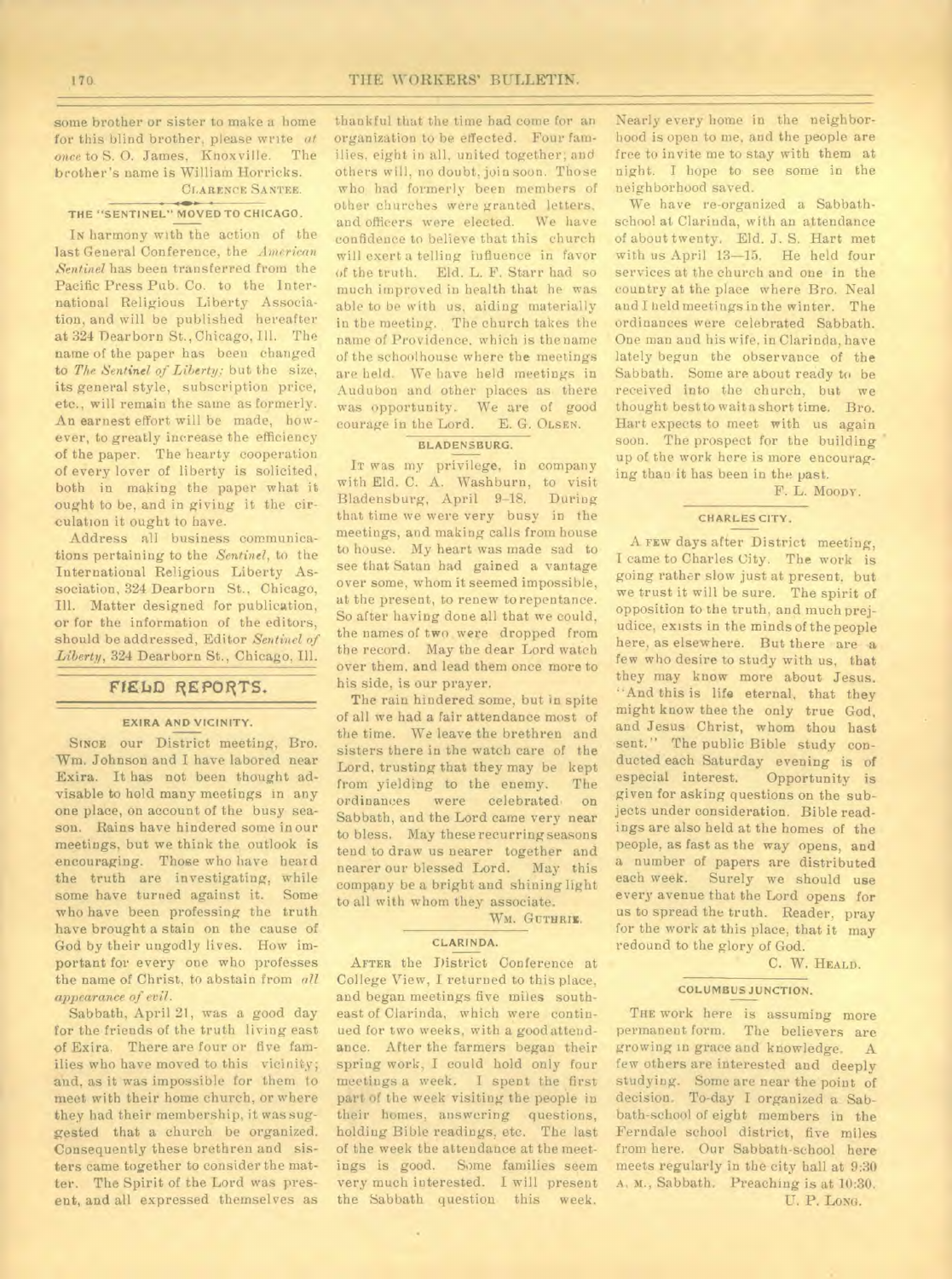## ostTuARY-

**Besss.-Died at the home of his daughter. Sister Amy E. Colvin. near Sharpsburg. Iowa. April 4, 1900, Wm. J. Besse. aged 77 years, 8 months, and 28 days.** 

Grandpa Besse was born in New York, and in 1837 moved with his parents to Illinois, where he has resided. About a year ago he, with his wife, came on a visit to their daughter, Sister Colvin, where they remained until his death. He was highly esteemed by all who knew him, and a large company of neighbors and 'friends gathered to express their respect and their sympathy for those who survive him. Services were conducted by the writer. **J. 0. BEARD.** 

**HUBBARD.-Lied at Muscatine, Iowa, April 10, 1900, from aboess of the brain, Sister Belle Hubbard, aged 20 years.** 

Sister Hubbard accepted present truth in the spring of 1896. She was always ready and willing to do what she could in the Sabbath-school, and was also an active worker in the Dorcas society. She never complained, no matter how hard her lot, but trusted fully in the blessed Master. We laid her to rest, until the Life Giver comes, to call forth his sleeping ones. A husband, three children, and a host of friends, mourn. Eld. **J. W.**  Adams spoke words of warning and comfort to the sorrowing ones.

#### G. D. **BODMAN.**

**FOSTER.-Died at Muscatine. Iowa, April I. 1900, Martha Jane Foster, aged53years,8 months, and 17 days.** 

Sister Foster was born in Iowa, and has never resided out of the State. She united with the S. D. Adventist church at Muscatine a little over four years ago. Her husband and six •daughters mourn her death. A' large gathering of friends attended the funeral, which was held April 8.

B. E. **FULLMER.** 

#### **TfiE BOOK WORK.**

#### **EXTRACTS FROM LETTERS.**

**0. C. MARKEL, IOWA CITY: "I Still**  trust the Lord for success, knowing that it is not by might nor by power but by his Spirit. I thank him for what he has done for me thus far. I know that he can bless me still more, if I do his work entirely in his way and not mine.'

**CORA** B. **COUNTRYMAN, DES MOINES:**  "I attended the canvassers' school with the expectation of beginning to canvass as soon as the school closed,

but the condition of my health has been such that I have not yet been able to take up the work. I am thankful for the opportunity of taking treatment at the Iowa Sanitarium, and hope to be permitted to enter the canvassing work again before long. I am of good courage."

L. **ALTON** JUNE, MARSHALLTOWN: "We are of good courage here, although the bad weather has hindered some. Bro. Manfull has not been able to go out at all this week, as he has been entertaining the mumps; but he will be all right the coming week, I think. I am glad to have a part in this great work."

MARY L. HASKELL, NEWTON: "I praise the Lord for the rich blessings received during the past week. I have a very pleasant home here. My constant prayer is that I may bring the honest in heart to a knowledge of the truth."

"Touching Jesus is more than phys**ical contact."** 

#### **CANVASSING REPORT FOR WEEK ENDING APRIL 20, 1900.**

|                                 |                  |               | Hrs. Ord. Val. Helps.      |
|---------------------------------|------------------|---------------|----------------------------|
| THE COMING KING.                |                  |               |                            |
| Phebe Vosburg 24                | 12               | \$12.00       | 82.50                      |
| L. Alton June 26                | 18               | 18.00         | .50                        |
| Arthur Rhoads 26                | 10 <sup>10</sup> | 9.80          | 1.20                       |
| Mrs. Arthur Rhoads  3           | $3^{\circ}$      | 3,00          |                            |
| Julia C. Johnson  5             | $\overline{a}$   | 200           | .50                        |
|                                 | $\overline{4}$   | 4.00          | .25                        |
|                                 | $\alpha$         | .00.          | 1.00                       |
| J. P. Gaede 26                  | 6                | 6.50          | .50                        |
| Susan Haskell 22                | $\overline{7}$   |               | $7.00 \t J.50$             |
| DESIRE OF AGES AND COMING KING. |                  |               |                            |
|                                 |                  | \$14.00       | \$1.00                     |
| O. C. Markel  33 3              |                  | 2.00          | 2.70                       |
| CHRIST OUR SAVIOUR.             |                  |               |                            |
| Nelle Schoberg21 6 34.25        |                  |               | 8.00                       |
|                                 |                  |               |                            |
| HERALDS OF THE MORNING.         |                  |               |                            |
| Peter Jacobsen  20 2 32.50      |                  |               | \$1.00                     |
| Elsie Fulton 17 1               |                  | 1.25          | .75                        |
| DESIRE OF AGES.                 |                  |               |                            |
| Mary L. Haskell 21              |                  | 6821.00       | 81.00                      |
| MISCELLANEOUS.                  |                  |               |                            |
|                                 |                  |               |                            |
| DELIVERIES.                     |                  |               |                            |
|                                 |                  |               |                            |
|                                 |                  |               | Books. Value. Helps. Lost. |
| L. Alton June 1                 | \$1.00           |               |                            |
| Henry Baetke  3                 |                  | $3.25$ $3.60$ |                            |
| Elsie Fulton  2 2.50            |                  |               |                            |
| A. J. Iden.  12                 | 10.95            |               |                            |

#### **SUMMARY.**

| <b>T6</b> |
|-----------|
|           |
|           |
|           |
|           |
|           |

**THE** rainy weather during the week represented by the report, hindered the canvassers in their work; and this accounts, in a measure at least, for the meager summary presented.

## THE SABBATH-SCHOOL.

#### **CONDUCTED BY MRS. JESSIE L. ADAMS.**

#### **OTTUMWA SABBATH•SCHOOL CONVENTION.**

**THE** Ottumwa Sabbath-school, though so recently organized, is following rapidly the leading of the longer established schools. April 22, a convention was held there, with the schools at Fairfield, Bladensburg, and Sigourney represented. A few introductory words of explanation and instruction were given by Sister Jessie L. Adams. Three papers were prepared, the first of which was the one written by Mrs. Dora Logan, "The Work of the Secretary." This presented the importance of the secretary's duties, and also the failing of many schools, not recognizing this, in selecting an unconsecrated and incompetent person to fill this important position.

"The Superintendent's Duties," the paper written by Mrs. Joseph Hanna, was very instructive; many good thoughts were brought out, both in the production and in the subsequent discussion. Bro. E. H. Adams, of Atalissa, presented many good thoughts in his paper entitled "The Importance of the Study of the Sabbath-school Lesson." "How to Overcome Difficulties in Class Work," was discussed with profit. Ideas were gained by many, which will no doubt prove a benefit in their future work.

The latter session closed with a children's meeting conducted by **the President of** the Sabbath-school Association. "The Ark" was taken as the subject, and during the course of the lesson many of the *"grown* children" found that **a study** of the first few chapters of Genesis might be an advantage to them as well as to the little ones.

The music for this convention was selected from the new book, "Christ in Song"; and with united voices we all sang the praises of the Divine Teacher, who is the source of all knowledge. All expressed their appreciation of the many good things learned, and their determination to profit thereby. **BESSIE L. RENTFRO.** 

#### **SABBATH-SCHOOL CONVENTION.**

A **SABBATH-SCHOOL** convention will be held at Fontanelle, Sunday, May 6. The first session will be held at 10 A. M., and another at 2 **P.** M. We would be pleased to have all of our neighbor-<br>ing schools present. J.F. LALONE. ing schools present.